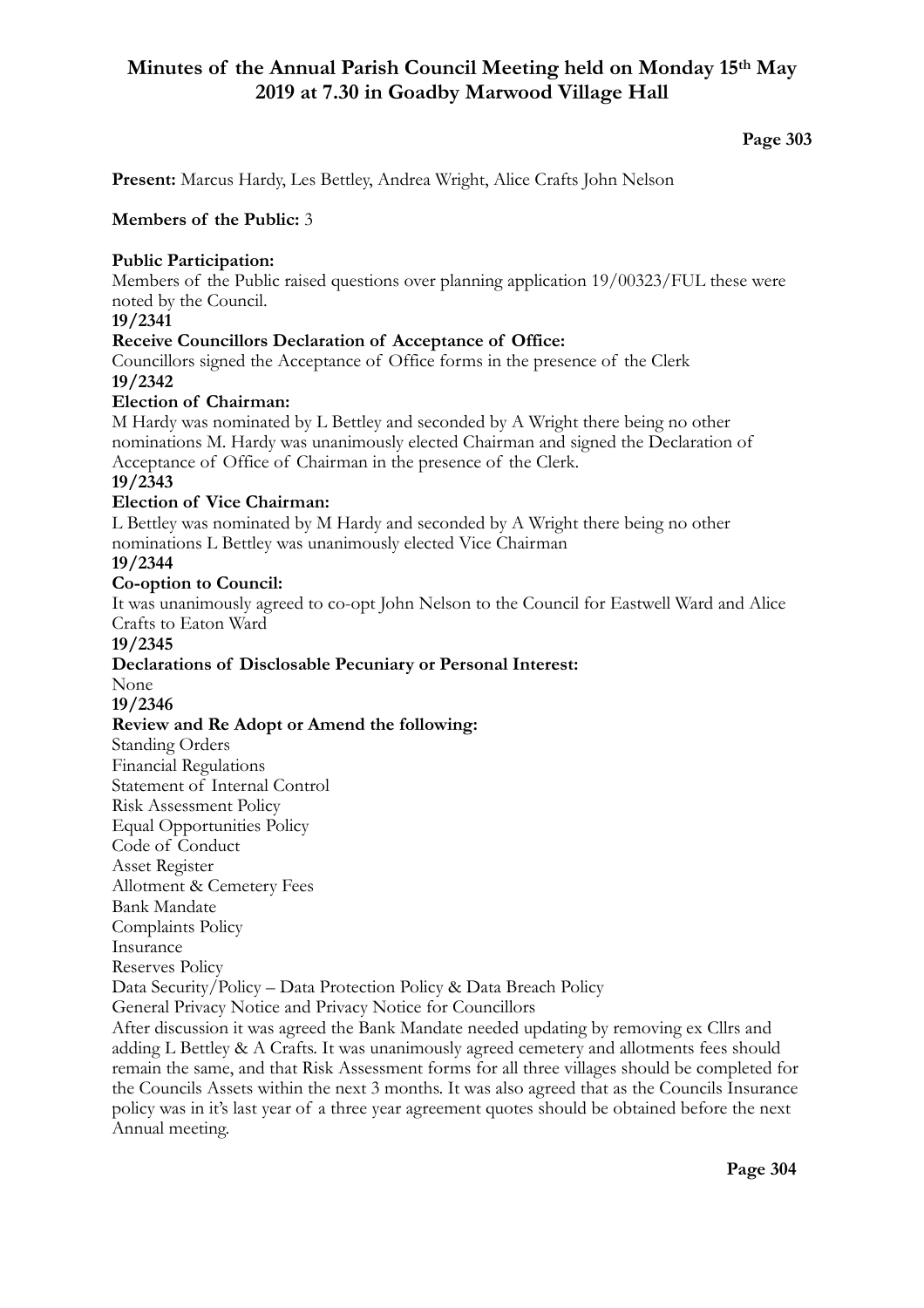#### **19/2347**

#### **Internal Auditors Report:**

The report was discussed and the recommendations noted for further action.

#### **Public Participation**

Borough Councillor Alan Hewson brought to the attention of the Council that the County Council had ordered that the large Oak tree on the corner of Eastwell Crossroads must be felled. This was of financial concern to the land owner who was required to meet the costs including the closing of the road. A member of the Public raised the matter of the Yew Trees in the Churchyard, the Clerk confirmed a planning application for the work had been submitted. **19/2348** 

#### **To approve and sign the Minutes from the Parish Council Meeting held in Eastwell Village Hall on 15th April 2019:**

The Minutes of the meeting held on the 15th April were unanimously accepted as a true record, and the Minutes were signed by the Chairman.

| 19/2349         |                                 |                                                                      |
|-----------------|---------------------------------|----------------------------------------------------------------------|
| Planning:       |                                 |                                                                      |
| New:            |                                 |                                                                      |
| None            |                                 |                                                                      |
| Granted:        |                                 |                                                                      |
| None            |                                 |                                                                      |
| 19/2350         |                                 |                                                                      |
| Financial:      |                                 |                                                                      |
|                 | Receipts & Payments April 2019: |                                                                      |
| Receipts        |                                 |                                                                      |
| HSBC - Interest |                                 |                                                                      |
| Allotments      |                                 | $\begin{array}{cc} \n\pounds & 1.65 \\ \pounds & 70.00\n\end{array}$ |
| VAT Refund      |                                 | f1599.66                                                             |
| Precept         |                                 | £9625.00                                                             |
| Payments:       |                                 |                                                                      |
| D D             | E.on                            | f, 485.84                                                            |
| ΒP              | C J Hill                        | f, 338.62                                                            |
| ΒP              | Eon                             | f, 131.40                                                            |
| ΒP              | Burnt Oak                       | f, 186.00                                                            |
| ΒP              | Severn Trent water              | f.100.94                                                             |
| ΒP              | LRALC                           | f, 240.28                                                            |
| ΒP              | T Allen                         | £ 30.00                                                              |
| 100237          | Petty Cash                      | £ 100.00                                                             |

The above payments and receipts were unanimously accepted and signed off by two Councillors **19/2351** 

#### **Eaton:**

#### **a) Herbage Charity**

There had been no response to the letter sent to Morgan Bilton regarding the Councils claim of access rights to Terrace Hill Pastures, the matter to be discussed at June meeting. Regarding the land occupied by Mr M Hubbard there had been no progress.

**Eaton continued b) Yew Trees in Churchyard:**  **Page 305**